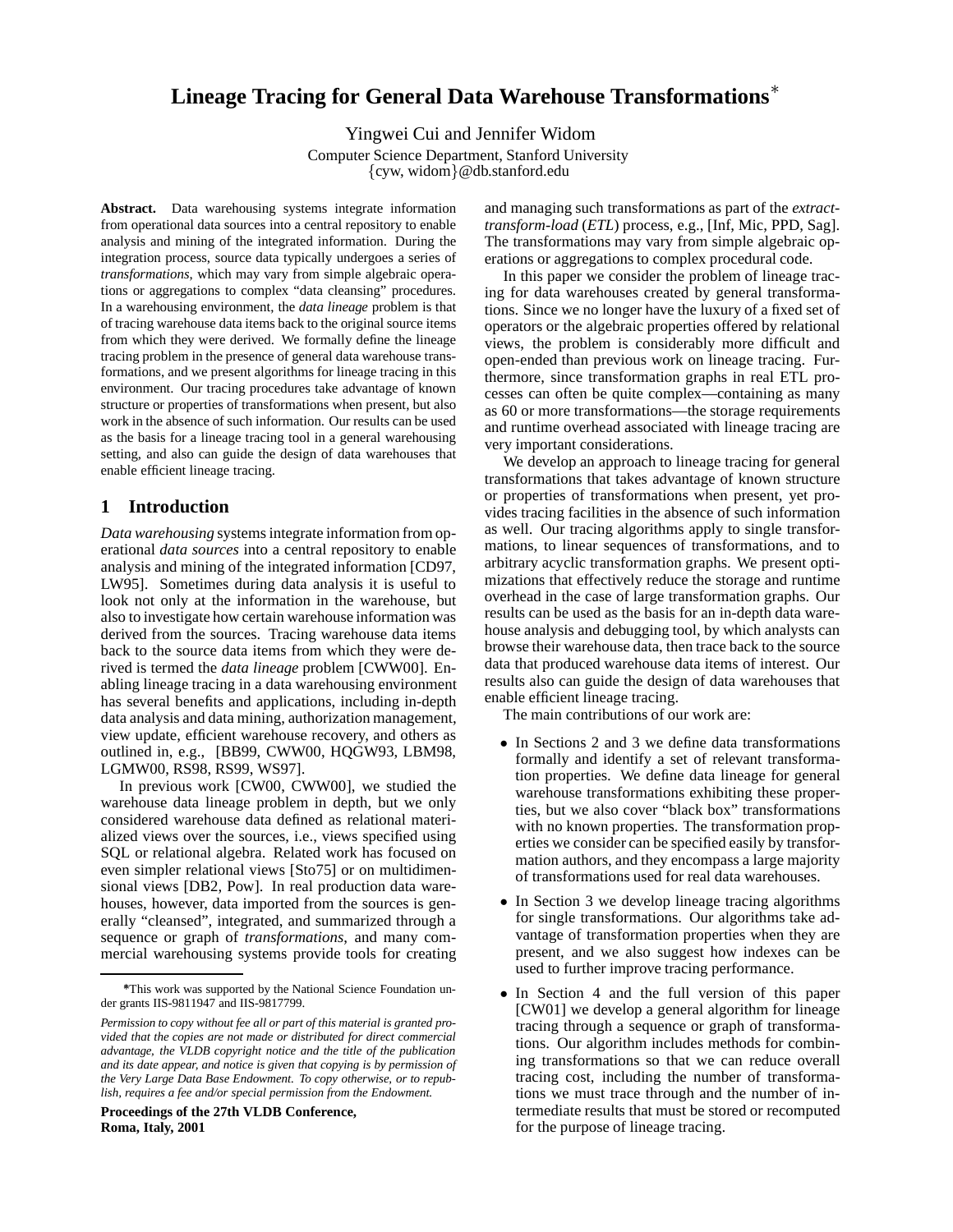• We have implemented a prototype lineage tracing system based on our algorithms, and in the full version of this paper [CW01] we present a few initial performance results.

For examples in this paper we use the relational data model, but our approach and results clearly apply to data objects in general.

**This version of the paper is considerably reduced from the original full version [CW01]. Readers interested in our complete treatment of the topic are directed to read the full version instead of this one. In particular, this version omits details of several algorithms, discussion of nondeterministic transformations, indexing techniques, lineage tracing for transformations with multiple input and output sets, tracing through arbitrary transformation graphs, performance experiments, avenues of future work, some examples, and proofs for all theorems.**

### **1.1 Related Work**

There has been a significant body of work on data transformations in general, including aspects such as transforming data formats, models, and schemas, e.g.,  $[ACM<sup>+</sup>99, BDH<sup>+</sup>95, CR99, HMN<sup>+</sup>99, LSS96, RH00,$ Shu87, Squ95]. Often the focus is on data integration or warehousing, but none of these papers considers lineage tracing through transformations, or even addresses the related problem of transformation inverses.

Most previous work on data lineage focuses on *coarsegrained* (or *schema-level*) lineage tracing, and uses *annotations* to provide lineage information such as which transformations were involved in producing a given warehouse data item [BB99, LBM98], or which source attributes derive certain warehouse attributes [HQGW93, RS98]. By contrast, we consider *fine-grained* (or *instance-level*) lineage tracing: we retrieve the actual set of source data items that derived a given warehouse data item. As will be seen, in some cases we can use coarse-grained lineage information (*schema mappings*) in support of our fine-grained lineage tracing techniques. In [Cui01], we extend the work in this paper with an annotation-based technique for instance-level lineage tracing, similar in spirit to the schema-level annotation techniques in [BB99]. It is worth noting that although an annotation-based approach can improve lineage tracing performance, it is likely to slow down warehouse loading and refresh, so an annotation-based approach may only be desirable for lineage-intensive applications.

In [WS97], a general framework is proposed for computing fine-grained data lineage in a transformational setting. The paper defines and traces data lineage for each transformation based on a *weak inverse*, which must be specified by the transformation definer. Lineage tracing through a transformation graph proceeds by tracing through each path one transformation at a time. In our approach, the definition and tracing of data lineage is based on general transformation properties, and we specify an algorithm for combining transformations in a sequence or graph for improved tracing performance. In [CWW00, DB2, Sto75], algorithms are provided for gen-

| prod-id | prod-name             | category    | price | valid               |
|---------|-----------------------|-------------|-------|---------------------|
| 111     | Apple IMAC            | computer    | 1200  | $10/1/1998-$        |
| 222     | Sony VAIO             | computer    | 3280  | 9/1/1998-11/30/1998 |
| 222     | Sony VAIO             | computer    | 2250  | 12/1/1998-9/30/1999 |
| 222     | Sony VAIO             | computer    | 1950  | 10/1/1999-          |
| 333     | Canon $\overline{A5}$ | electronics | 400   | $4/2/1999-$         |
| 444     | Sony VAIO             | computer    | 2750  | 12/1/1998-          |

Figure 1: Source data set for Product

| order-id | cust-id    | date       | prod-list             |
|----------|------------|------------|-----------------------|
| 0101     | AAA        | 2/1/1999   | $333(10)$ , $222(10)$ |
| 0102     | <b>BBB</b> | 2/8/1999   | 111(10)               |
| 0379     | ccc        | 4/9/1999   | $222(5)$ , $333(5)$   |
| 0524     | DDD        | 6/9/1999   | 111(20), 333(20)      |
| 0761     | <b>EEE</b> | 8/21/1999  | $\overline{111(10)}$  |
| 0952     | CCC        | 11/8/1999  | 111(5)                |
| 1028     | DDD        | 11/24/1999 | 222(10)               |
| 1250     | <b>BBB</b> | 12/15/1999 | 222(10), 333(10)      |

Figure 2: Source data set for Order

erating lineage tracing procedures automatically for various classes of relational and multidimensional views, but none of these approaches can handle warehouse data created through general transformations. In [FJS97], a statistical approach is used for reconstructing base (lineage) data from summary data in the presence of certain constraints. However, the approach provides only estimated lineage information and does not ensure accuracy. Finally, [LGMW00] considers an ETL setting like ours, and defines the concept of a *contributor* in order to enable efficient resumption of interrupted warehouse loads. Although similar in overall spirit, the definition of a contributor is different from our definition of data lineage, and does not capture all aspects of lineage we consider in this paper. In addition, we consider a more general class of transformations than those considered in [LGMW00].

#### **1.2 Running Example**

We present a small running example, designed to illustrate problems and techniques throughout the paper. Consider a data warehouse with retail store data derived from two source tables:

Product(prod-id, prod-name, category, price, valid) Order(order-id, cust-id, date, prod-list)

The Product table is mostly self-explanatory. Attribute valid specifies the time period during which a price is effective.<sup>1</sup> The Order table also is mostly self-explanatory. Attribute prod-list specifies the list of ordered products with product ID and (parenthesized) quantity for each. Sample contents of small source tables are shown in Figures 1 and 2.

Suppose an analyst wants to build a warehouse table listing computer products that had a significant sales jump in the last quarter: the last quarter sales were more than twice the average sales for the preceding three quarters. A table SalesJump is defined in the data warehouse for this purpose. Figure 4 shows how the contents of table

 $1$ We assume that valid is a simple string, which unfortunately is a typical ad-hoc treatment of time.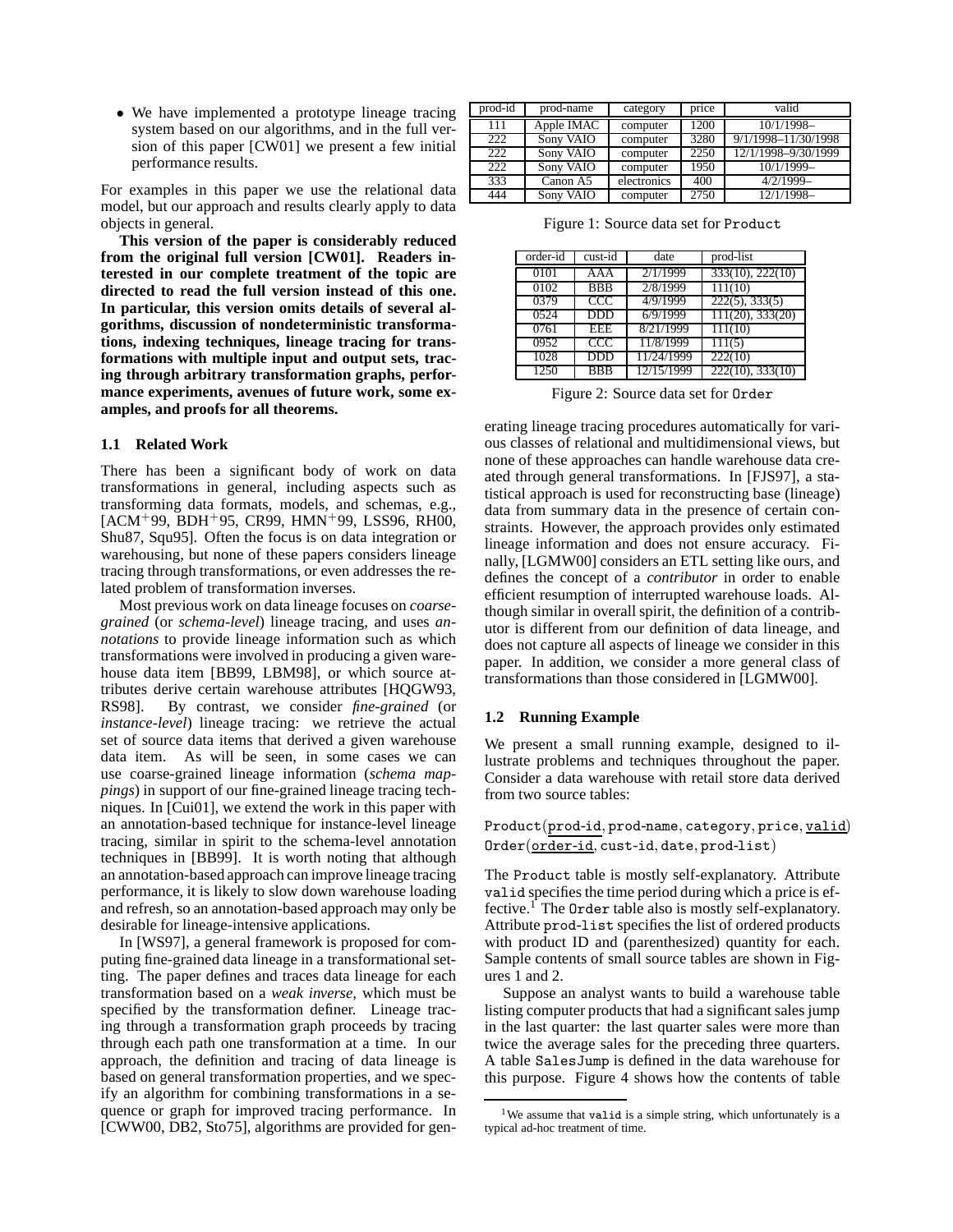|          |            | Order      |                                     |         |                     |          |       |                 |
|----------|------------|------------|-------------------------------------|---------|---------------------|----------|-------|-----------------|
| order-id | cust-id    | date       | prod-list                           |         |                     | Product  |       |                 |
| 0101     | AAA        | 2/1/1999   | 333(10), 222(10)                    | prod-id | prod-name           | category | price | valid           |
| 0379     | CCC        | 4/9/1999   | 333(5)<br>$\angle 22(5)$ , $\angle$ | ∠∠∠     | <b>VAIO</b><br>Sony | computer | 2250  | /1998-9/30/1999 |
| 1028     | DDD        | 1/24/1999  | 222(10)                             | 222     | <b>VAIO</b><br>Sony | computer | 1980  | 10/1/1999–      |
| 1250     | <b>BBB</b> | 12/15/1999 | 222(10), 333(10)                    |         |                     |          |       |                 |

Figure 3: Lineage of  $\langle$ Sony VAIO, 11250, 39600 $\rangle$ 

SalesJump can be specified using a *transformation graph*  $\mathcal G$  with inputs Order and Product.  $\mathcal G$  is a directed acyclic graph composed of the following seven transformations:

- $\mathcal{T}_1$  splits each input order according to its product list into multiple orders, each with a single ordered product and quantity. The output has schema  $\langle$ order-id, cust-id, date, prod-id, quantity $\rangle$ .
- $\mathcal{T}_2$  filters out products not in the computer category.
- $\mathcal{T}_3$  effectively performs a relational join on the outputs from  $\mathcal{T}_1$  and  $\mathcal{T}_2$ , with  $\mathcal{T}_1$ .prod-id =  $\mathcal{T}_2$ .prod-id and  $\mathcal{T}_1$ .date occurring in the period of  $\mathcal{T}_2$  valid.  $\mathcal{T}_3$  also drops attributes cust-id and category, so the output has schema  $\langle$  order-id, date, prod-id, quantity, prod-name, price, valid)
- $\mathcal{T}_4$  computes the quarterly sales for each product. It groups the output from  $\mathcal{T}_3$  by prod-name, computes the total sales for each product for the four previous quarters, and pivots the results to output a table with schema  $\langle$ prod-name, q1, q2, q3, q4 $\rangle$ , where q1–q4 are the quarterly sales.
- $\mathcal{T}_5$  computes from the output of  $\mathcal{T}_4$  the average sales of each product in the first three quarters. The output schema is  $\langle$ prod-name, q1, q2, q3, avg3, q4 $\rangle$ , where avg3 is the average sales  $(q1 + q2 + q3)/3$ .
- $\mathcal{T}_6$  selects those products whose last quarter's sales were greater than twice the average of the preceding three quarters.
- $\mathcal{T}_7$  performs a final projection to output SalesJump with schema  $\langle$ prod-name, avg3, q4 $\rangle$ .

Note that some of these transformations ( $\mathcal{T}_2$ ,  $\mathcal{T}_5$ ,  $\mathcal{T}_6$ , and  $\mathcal{T}_7$ ) could be expressed as standard relational operations, while others  $(\mathcal{T}_1, \mathcal{T}_3, \text{ and } \mathcal{T}_4)$  could not.

As a simple lineage example, for the data in Figures 1 and 2 the warehouse table SalesJump contains tuple  $t = \langle$ Sony VAIO, 11250, 39600 $\rangle$ , indicating that the sales of VAIO computers jumped from an average of 11250 in the first three quarters to 39600 in the last quarter. An analyst may want to see the relevant detailed information by tracing the lineage of tuple  $t$ , that is, by inspecting the original input data items that produced  $t$ . Using the techniques to be developed in this paper, from the source data in Figures 1 and 2 the analyst will be presented with the lineage result in Figure 3.

## **2 Transformations and Data Lineage**

In this section, we formalize general data transformations and data lineage, then we briefly motivate why transformation properties can help us with lineage tracing.



Figure 4: Transformations to derive SalesJump

## **2.1 Transformations**

Let a *data set* be any set of data items—tuples, values, complex objects—with no duplicates in the set. (The effect duplicates have on lineage tracing has been addressed in some detail in [CWW00].) A *transformation*  $T$  is any procedure that takes data sets as input and produces data sets as output. Here we will consider only transformations that take a single data set as input and produce a single output set. We extend our results to transformations with multiple input sets and output sets in [CW01]. For any input data set I, we say that the application of  $\mathcal T$ to I resulting in an output set O, denoted  $\mathcal{T}(I) = O$ , is an *instance* of T.

Given transformations  $\mathcal{T}_1$  and  $\mathcal{T}_2$ , their *composition*  $\mathcal{T} = \mathcal{T}_1 \circ \mathcal{T}_2$  is the transformation that first applies  $\mathcal{T}_1$  to I to obtain  $I'$ , then applies  $\mathcal{T}_2$  to  $I'$  to obtain  $\overline{O}$ .  $\mathcal{T}_1$  and  $\mathcal{T}_2$ are called T 's *component transformations*. The composition operation is associative:  $(\mathcal{T}_1 \circ \mathcal{T}_2) \circ \mathcal{T}_3 = \mathcal{T}_1 \circ (\mathcal{T}_2 \circ \mathcal{T}_3)$ . Thus, given transformations  $\mathcal{T}_1, \mathcal{T}_2, \ldots, \mathcal{T}_n$ , we represent the composition  $((\mathcal{T}_1 \circ \mathcal{T}_2) \circ \dots) \circ \mathcal{T}_n$  as a *transformation sequence*  $\mathcal{T}_1 \circ \cdots \circ \mathcal{T}_n$ . A transformation that is not defined as a composition of other transformations is *atomic*.

For now we will assume that all of our transformations are *stable* and *deterministic*. A transformation T is stable if it never produces spurious output items, i.e.,  $\mathcal{T}(\emptyset) = \emptyset$ . A transformation is deterministic if it always produces the same output set given the same input set. All of the example transformations we have seen are stable and deterministic. An example of an unstable transformation is one that appends a fixed data item or set of items to every output set, regardless of the input. An example of a nondeterminstic transformation is one that transforms a random sample of the input set. In practice we usually require transformations to be stable but often do not require them to be deterministic. See [CW01] for a discussion of when the deterministic assumption can be dropped.

#### **2.2 Data Lineage**

In the general case a transformation may inspect the entire input data set to produce each item in the output data set, but in most cases there is a much more fine-grained relationship between the input and output data items: a data item o in the output set may have been derived from a small subset of the input data items (maybe only one), as opposed to the entire input data set. Given a transfor-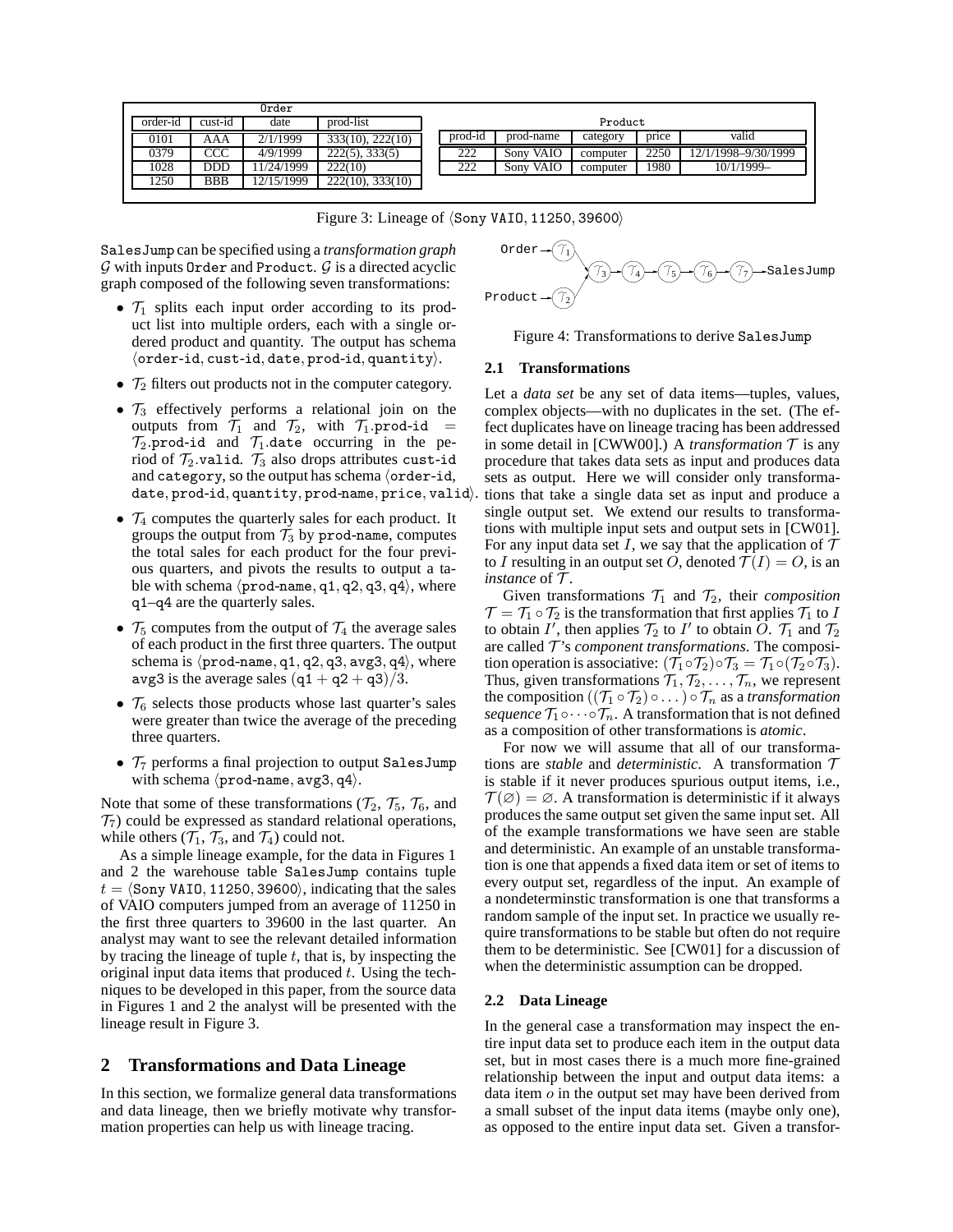

Figure 5: A transformation instance

mation instance  $\mathcal{T}(I) = O$  and an output item  $o \in O$ , we call the actual set  $I^* \subseteq I$  of input data items that contributed to o's derivation the *lineage* of o, and we denote it as  $I^* = \mathcal{T}^*(o, I)$ . The lineage of a set of output data items  $O^* \subseteq O$  is the union of the lineage of each item in the set:  $\mathcal{T}^*(O^*, I) = \bigcup \mathcal{T}^*(o, I)$ . A detailed definition  $o∈O^*$ of data lineage for different types of transformations will

be given in Section 3.

Knowing something about the workings of a transformation is important for tracing data lineage—if we know nothing, any input data item may have participated in the derivation of an output item. Let us consider an example. Given a transformation  $\mathcal T$  and its instance  $\mathcal T(I) = O$ in Figure 5, the lineage of the output item  $\langle a, 2 \rangle$  depends on  $\mathcal T$ 's definition, as we will illustrate. Suppose  $\mathcal T$  is a transformation that filters out input items with a negative Y value (i.e.,  $T = \sigma_{Y>0}$  in relational algebra). Then the lineage of output item  $o = \langle a, 2 \rangle$  should include only input item  $\langle a, 2 \rangle$ . Now, suppose instead that  $\mathcal T$  groups the input data items based on their  $X$  values and computes the sum of their Y values multiplied by 2 (i.e.,  $\mathcal{T} = \alpha_{X,2*sum(Y) \text{ as } Y}$  in relational algebra, where  $\alpha$ performs grouping and aggregation). Then the lineage of output item  $o = \langle a, 2 \rangle$  should include input items  $\langle a, -1 \rangle$ and  $\langle a, 2 \rangle$ , because o is computed from both of them. We will refer back to these two transformations later (along with our earlier examples from Section 1.2), so let us call the first one  $\mathcal{T}_8$  and the second one  $\mathcal{T}_9$ .

Given a transformation specified as a standard relational operator or view, we can define and retrieve the exact data lineage for any output data item using the techniques introduced in [CWW00]. On the other hand, if we know nothing at all about a transformation, then the lineage of an output item must be defined as the entire input set. In reality transformations often lie between these two extremes—they are not standard relational operators, but they have some known structure or properties that can help us identify and trace data lineage.

The transformation properties we will consider often can be specified easily by the transformation author, or they can be inferred from the transformation definition (as relational operators, for example), or possibly even "learned" from the transformation's behavior. In this paper, we do not focus on how properties are specified or discovered, but rather on how they are exploited for lineage tracing.

## **3 Tracing Using Transformation Properties**

We consider three overall kinds of properties and provide algorithms that trace data lineage using these properties. First, each transformation is in a certain *transformation class* based on how it maps input data items to output



items (Section 3.1). Second, we may have one or more *schema mappings* for a transformation, specifying how certain output attributes relate to input attributes (Section 3.2). Third, a transformation may be accompanied by a *tracing procedure* or *inverse transformation*, which is the best case for lineage tracing (Section 3.3). When a transformation exhibits many properties, we determine the best one for lineage tracing based on a property hierarchy (Section 3.4).

#### **3.1 Transformation Classes**

In this section, we define three transformation classes: *dispatchers*, *aggregators*, and *black-boxes*. For each class, we give a formal definition of data lineage and specify a lineage tracing procedure. We also consider several subclasses for which we specify more efficient tracing procedures. Our informal studies have shown that about 95% of the transformations used in real data warehouses are dispatchers, aggregators, or their compositions (covered in Section 4), and a large majority fall into the more efficient subclasses.

## **3.1.1 Dispatchers**

A transformation  $T$  is a *dispatcher* if each input data item produces zero or more output data items independently:  $\forall I, \mathcal{T}(I) = \bigcup$ i∈I  $\mathcal{T}(\{i\})$ . Figure 6(a) illustrates a dispatcher, in which input item 1 produces output items 1–4, input item 3 produces output items 3–6, and input item 2 produces no output items. The lineage of an output item  $o$  according to a dispatcher  $\mathcal T$  is defined as  $\mathcal{T}^{*}(o,I) = \{i \in I \mid o \in \mathcal{T}(\{i\})\}.$ 

A simple procedure  $TraceDS(T, O^*, I)$  can be used to trace the lineage of a set of output items  $O^* \subseteq O$  according to a dispatcher  $\mathcal T$ . The procedure applies  $\mathcal T$  to the input data items one at a time and returns those items that produce one or more items in  $O^*$ .<sup>2</sup> Note that all of our tracing procedures are specified to take a set of output items as a parameter instead of a single output item, for generality and also for tracing lineage through transformation sequences and graphs.

#### **Example 3.1 (Lineage Tracing for Dispatchers)**

Transformation  $T_1$  in Section 1.2 is a dispatcher, because each input order produces one or more output orders via  $\mathcal{T}_1$ . Given an output item  $o = \langle 0101, AAA, 2/1/1999, \rangle$  $222, 10$  based on the sample data of Figure 2, we

<sup>2</sup>For now we are assuming that the input set is readily available. Cases where the input set is unavailable or unnecessary will be considered later.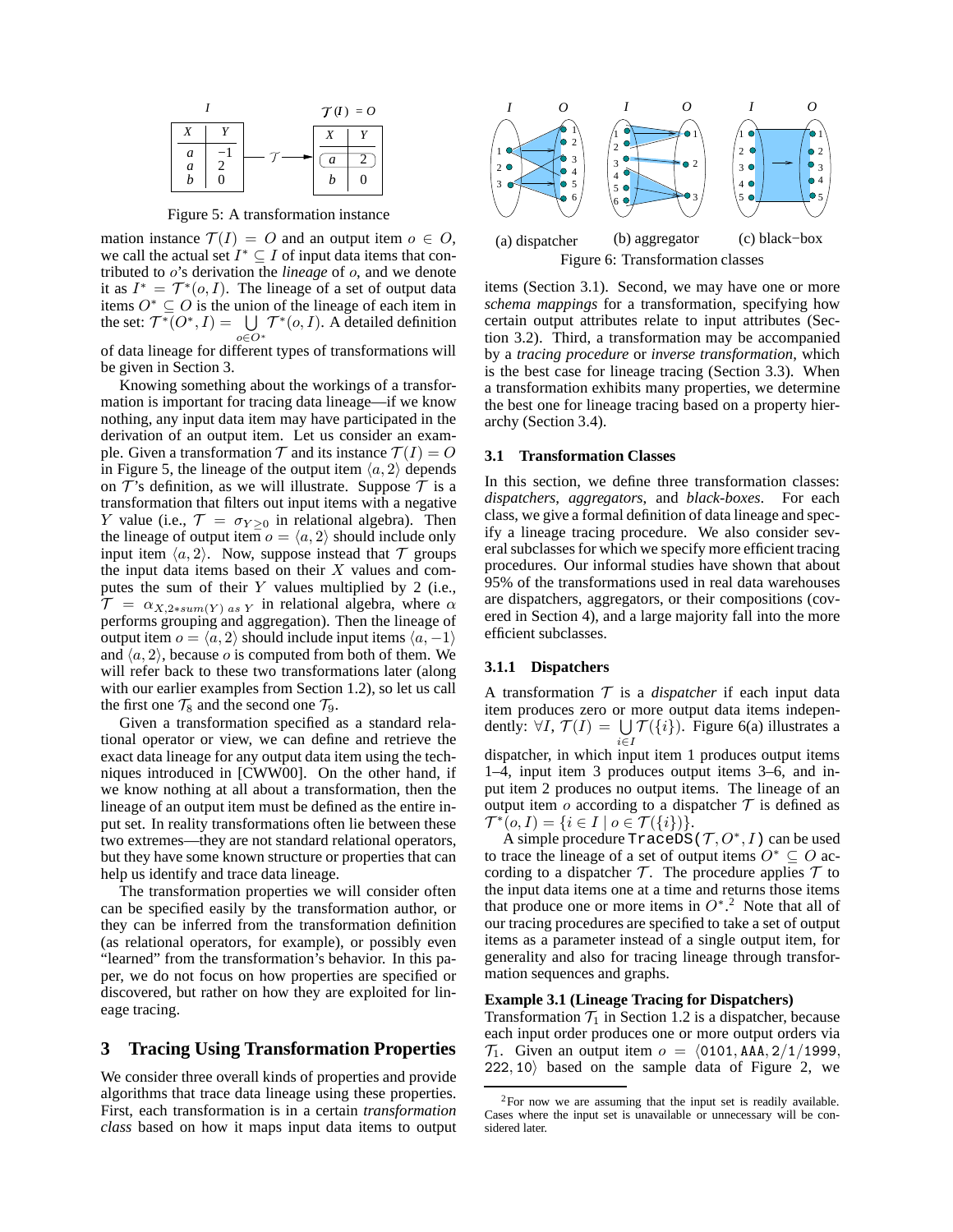can trace o's lineage according to  $\mathcal{T}_1$  using procedure TraceDS( $\mathcal{T}_1, \{o\}$ , Order) to obtain  $\mathcal{T}_1^*(o, \texttt{Order}) =$  $\{\langle 0101, AAA, 2/1/1999, "333(10), 222(10)" \rangle\}.$  Transformations  $\mathcal{T}_2$ ,  $\mathcal{T}_5$ ,  $\mathcal{T}_6$ , and  $\mathcal{T}_7$  in Section 1.2 and  $\mathcal{T}_8$  in Section 2.2 all are dispatchers, and we can similarly trace data lineage for them.

TraceDS requires a complete scan of the input data set, and for each input item i it calls transformation  $\mathcal T$ over  $\{i\}$  which can be very expensive if  $\mathcal T$  has significant overhead (e.g., startup time). In [CW01] we discuss how indexes can be used to improve the performance of TraceDS. Next we introduce a common subclass of dispatchers, *filters*, for which lineage tracing is trivial.

**Filters.** A dispatcher  $T$  is a *filter* if each input item produces either itself or nothing:  $\forall i \in I$ ,  $\mathcal{T}(\{i\}) = \{i\}$  or  $\mathcal{T}(\{i\}) = \emptyset$ . Thus, the lineage of any output data item is the same item in the input set:  $\forall o \in O, \mathcal{T}^*(o) = \{o\}.$  The tracing procedure for a filter  $T$  simply returns the traced item set  $O^*$  as its own lineage. It does not need to call the transformation  $T$  or scan the input data set, which can be a significant advantage in many cases (see Section 4). Transformation  $\mathcal{T}_8$  in Section 2.2 is a filter, and the lineage of output item  $o = \langle a, 2 \rangle$  is the same item  $\langle a, 2 \rangle$  in the input set. Other examples of filters are  $\mathcal{T}_2$  and  $\mathcal{T}_6$  in Section 1.2.

#### **3.1.2 Aggregators**

A transformation  $\mathcal T$  is an *aggregator* if  $\mathcal T$  is *complete* (defined momentarily), and for all I and  $\mathcal{T}(I) = O$  =  $\{o_1, \ldots, o_n\}$ , there exists a unique disjoint partition  $I_1, \ldots, I_n$  of I such that  $\mathcal{T}(I_k) = \{o_k\}$  for  $k = 1...n$ .  $I_1, \ldots, I_n$  is called the *input partition*, and  $I_k$  is  $o_k$ 's lineage according to  $\mathcal{T}$ :  $\mathcal{T}^*(o_k, I) = I_k$ . A transformation  $\tau$  is *complete* if each input data item always contributes to some output data item:  $\forall I \neq \emptyset$ ,  $\mathcal{T}(I) \neq \emptyset$ . Figure 6(b) illustrates an aggregator, where the lineage of output item 1 is input items  $\{1, 2\}$ , the lineage of output item 2 is  $\{3\}$ , and the lineage of output item 3 is  $\{4, 5, 6\}$ .

Transformation  $T_9$  in Section 2 is an aggregator. The input partition is  $I_1 = {\{\langle a, -1 \rangle, \langle a, 2 \rangle\}}, I_2 = {\{\langle b, 0 \rangle\}},$ and the lineage of output item  $o = \langle a, 2 \rangle$  is  $I_1$ . Among the transformations in Section 1.2,  $\mathcal{T}_4$ ,  $\mathcal{T}_5$ , and  $\mathcal{T}_7$  are aggregators. Note that transformations can be both aggregators and dispatchers (e.g.,  $\mathcal{T}_5$  and  $\mathcal{T}_7$  in Section 1.2). We will address how overlapping properties affect lineage tracing in Section 3.4.

To trace the lineage of an output subset  $O^*$ according to an aggregator  $\mathcal{T}$ , we use procedure TraceAG( $\mathcal{T}, O^*, I$ ), which enumerates subsets of input *I*. It returns the unique subset  $I^*$  such that  $I^*$  produces exactly  $O^*$ , i.e.,  $\mathcal{T}(I^*) = O^*$ , and the rest of the input set produces the rest of the output set, i.e.,  $\mathcal{T}(I - I^*) = O - O^*$ . During the enumeration, we examine the subsets in increasing size. If we find a subset  $I'$ such that  $\mathcal{T}(I') = O^*$  but  $\mathcal{T}(I - I') \neq O - O^*$ , we then need to examine only supersets of  $I'$ , which can reduce the work significantly.

TraceAG may call  ${\cal T}$  as many as  $2^{|I|}$  times in the worst case, which can be prohibitive. We introduce two

```
procedure TraceCF(T, O^*, I)I^* \leftarrow \varnothing;pnum \leftarrow 0;for each i \in I do
         if pnum = 0 then I_1 \leftarrow \{i\}; pnum \leftarrow 1; continue;
         for (k \leftarrow 1; k \leq pnum; k + 1) do
              if |\mathcal{T}(I_k \cup \overline{\{i\}})| = 1 then I_k \leftarrow I_k \cup \{i\}; break;
         if k > pnum then pnum \leftarrow pnum + 1; \overline{I}_{pnum} \leftarrow \{i\}for k \leftarrow 1..pnum do
         \mathbf{if}~\mathcal{T}(I_k) \subseteq O^* \text{ then } I^* \leftarrow I^* \cup I_k;return I
∗
;
```
Figure 7: Tracing proc. for context-free aggregators

common subclasses of aggregators, *context-free aggregators* and *key-preserving aggregators*, which allow us to apply much more efficient tracing procedures.

**Context-Free Aggregators.** An aggregator T is *contextfree* if any two input data items either always belong to the same input partition, or they always do not, regardless of the other items in the input set. In other words, a context-free aggregator determines the partition that an input item belongs to based on its own value, and not on the values of any other input items. All example aggregators we have seen are context-free. As an example of a non-context-free aggregator, consider a transformation  $T$ that clusters input data points based on their x-y coordinates and outputs some aggregate value of items in each cluster. Suppose  $\mathcal T$  specifies that any two points within distance d from each other must belong to the same cluster.  $\tau$  is an aggregator, but it is not context-free, since whether two items belong to the same cluster or not may depend on the existence of a third item near to both.

We specify tracing procedure  $\text{TraceCF}(\mathcal{T}, O^*, I)$  in Figure 7 for context-free aggregators. This procedure first scans the input data set to create the partitions (which we could not do linearly if the aggregator were not contextfree), then it checks each partition to find those that produce items in  $O^*$ . TraceCF reduces the number of transformation calls to  $|I^2| + |I|$  in the worst case, which is a significant improvement.

**Key-Preserving Aggregators.** Suppose each input item and output item contains a unique *key* value in the relational sense, denoted i.*key* for item i. An aggregator  $\mathcal T$  is *key-preserving* if given any input set I and its input partition  $I_1, \ldots, I_n$  for output  $\mathcal{T}(I) = \{o_1, \ldots, o_n\},\$ all subsets of  $I_k$  produce a single output item with the same key value as  $o_k$ , for  $k = 1..n$ . That is,  $\forall I' \subseteq I_k$ :  $\mathcal{T}(I') = \{o'_k\}$  and  $o'_k \text{.} key = o_k \text{.} key.$ 

**Theorem 3.2** Key-preserving aggregators are contextfree.  $\Box$ 

All example aggregators we have seen are key-preserving. As an example of a context-free but non-key-preserving aggregator, consider a relational groupby-aggregationthat does not retain the grouping attribute.

To trace the lineage of  $O^*$  according to a key-preserving aggregator  $\mathcal{T}$ , we use procedure TraceKP( $\mathcal{T}, O^*, I$ ), which scans the input data set once and returns all input items that produce output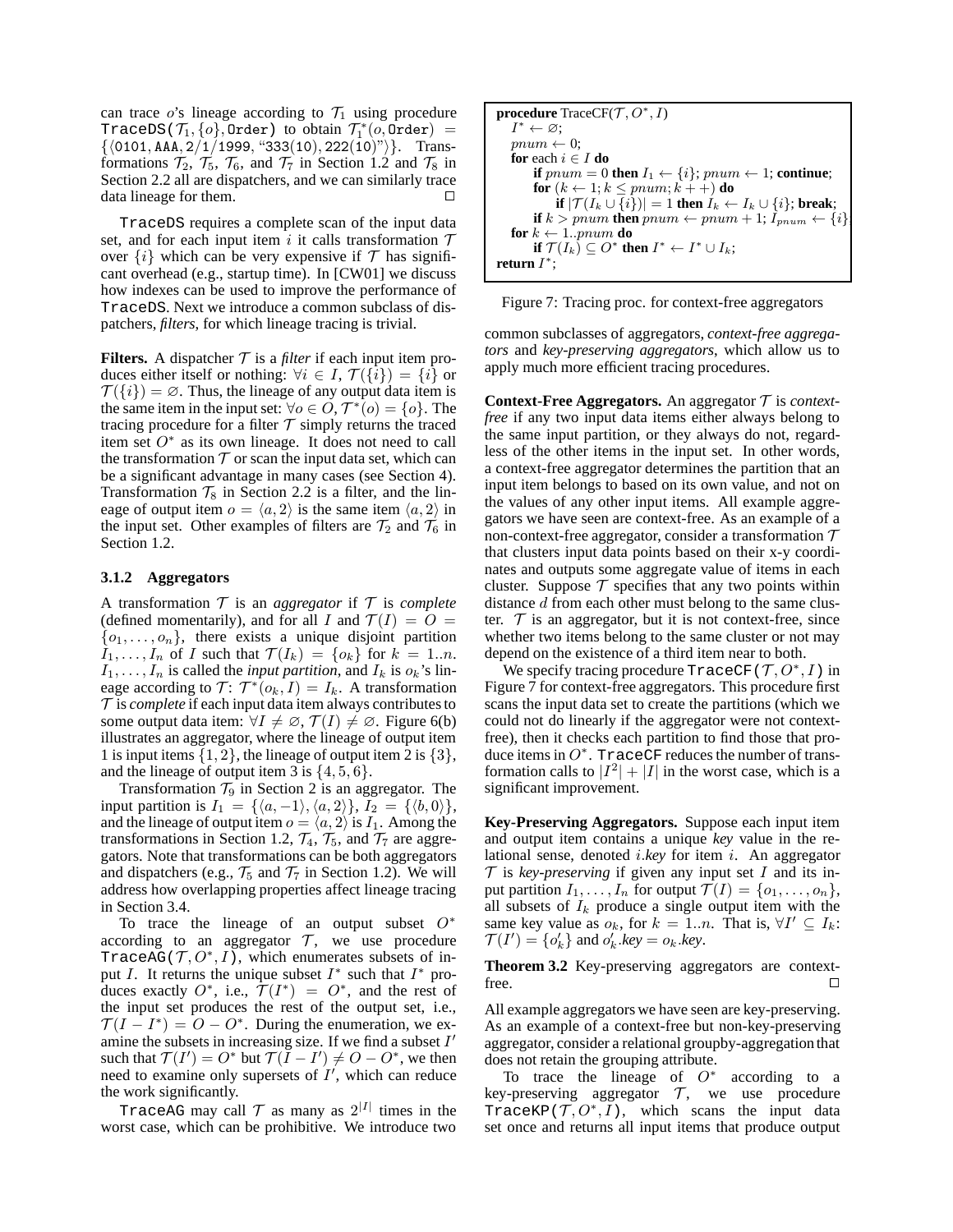items with the same key as items in  $O^*$ . TraceKP reduces the number of transformation calls to  $|I|$ , with each call operating on a single input data item. We can further improve performance of TraceKP using an index, as discussed in [CW01].

#### **3.1.3 Black-box Transformations**

An atomic transformation is called a *black-box* transformation if it is neither a dispatcher nor an aggregator, and it does not have a *provided lineage tracing procedure* (Section 3.3). In general, any subset of the input items may have been used to produce a given output item through a black-box transformation, as illustrated in Figure 6(c), so all we can say is that the entire input data set is the lineage of each output item:  $\forall o \in O, \mathcal{T}^*(o, I) = I$ . Thus, the tracing procedure for a black-box transformation simply returns the entire input I.

As an example of a true black-box, consider a transformation  $T$  that sorts the input data items and attaches a serial number to each output item according to its sorted position. For instance, given input data set  $I =$  $\{\langle f, 10\rangle, \langle b, 20\rangle, \langle c, 5\rangle\}$  and sorting by the first attribute, the output is  $\mathcal{T}(I) = \{\langle \mathbf{1}, b, 20 \rangle, \langle \mathbf{2}, c, 5 \rangle, \langle \mathbf{3}, f, 10 \rangle\}$ , and the lineage of each output data item is the entire input set I. Note that in this case each output item, in particular its serial number, is indeed derived from all input data items.

### **3.2 Schema Mappings**

*Schema information* can be very useful in the ETL process, and many data warehousing systems require transformation programmers to provide some schema information. In this section, we discuss how we can use schema information to improve lineage tracing for dispatchers and aggregators. Sometimes schema information also can improve lineage tracing for a black-box transformation  $\mathcal{T}$ , specifically when  $T$  can be combined with another nonblack-box transformation based on  $T$ 's schema information (Section 4). A schema specification may include:

*input schema*  $\mathbf{A} = \langle A_1..A_p \rangle$  and *input key*  $A_{key} \subseteq \mathbf{A}$ *output schema*  $\mathbf{B} = \langle B_1..B_q \rangle$  and *output key*  $B_{key} \subseteq \mathbf{B}$ 

The specification also may include *schema mappings*, defined as follows.

**Definition 3.3 (Schema Mappings)** Consider a transformation  $T$  with input schema  $A$  and output schema  $B$ . Let  $A \subseteq \mathbf{A}$  and  $B \subseteq \mathbf{B}$  be lists of input and output attributes. Let  $i.A$  denote the  $A$  attribute values of  $i,$  and similarly for  $o.B.$  Let  $f$  and  $g$  be functions from tuples of attribute values to tuples of attribute values. We say that  $\mathcal{T}$  has a *forward schema mapping*  $f(A) \stackrel{\mathcal{T}}{\rightarrow} B$  if we can partition any input set I into  $I_1, \ldots, I_m$  based on equality of  $f(A)$  values,<sup>3</sup> and partition the output set  $O = \mathcal{T}(I)$ into  $O_1, \ldots, O_n$  based on equality of B values, such that  $m \geq n$  and:

1. for 
$$
k = 1...n
$$
,  $\mathcal{T}(I_k) = O_k$  and  $I_k = \{i \in I \mid f(i.A) = o.B$  for any  $o \in O_k\}$ .

2. for  $k = (n + 1)...m, \mathcal{T}(I_k) = \emptyset$ .

Similarly, we say that  $T$  has a *backward schema mapping*  $A \leftarrow g(B)$  if we can partition any input set *I* into  $I_1, \ldots, I_m$  based on equality of A values, and partition the output set  $O = \mathcal{T}(I)$  into  $O_1, \ldots, O_n$  based on equality of  $g(B)$  values, such that  $m \geq n$  and:

1. for  $k = 1..n$ ,  $\mathcal{T}(I_k) = O_k$  and  $I_k = \{i \in I | i.A =$  $g(o.B)$  for any  $o \in O_k$ .

2. for 
$$
k = (n+1)...m
$$
,  $\mathcal{T}(I_k) = \emptyset$ .

When  $f$  (or  $g$ ) is the identity function, we simply write  $A \stackrel{\mathcal{T}}{\rightarrow} B$  (or  $A \stackrel{\mathcal{T}}{\leftarrow} B$ ). If  $A \stackrel{\mathcal{T}}{\rightarrow} B$  and  $A \stackrel{\mathcal{T}}{\leftarrow} B$  we write  $A \stackrel{\mathcal{I}}{\leftarrow}$  $\leftrightarrow$  B.

Although Definition 3.3 may seem cumbersome, it formally and accurately captures the intuitive notion of schema mappings (certain input attributes producing certain output attributes) that transformations often exhibit.

**Example 3.4** Schema information for transformation  $\mathcal{T}_5$ in Section 1.2 can be specified as:

Input schema and key:

 $\mathbf{A} = \langle \texttt{prod-name}, \texttt{q1}, \texttt{q2}, \texttt{q3}, \texttt{q4} \rangle,$   $A_{key} = \langle \texttt{prod-name} \rangle$ Output schema and key:

 $\mathbf{B} = \langle \texttt{prod-name}, \texttt{q1..q4}, \texttt{avg3} \rangle$ .  $B_{key} = \langle \texttt{prod-name} \rangle$ Schema mappings:

 $\langle$ prod-name, q1..q4 $\rangle \stackrel{\mathcal{T}_5}{\leftrightarrow} \langle$ prod-name, q1..q4 $\rangle$ 

$$
f(\langle q1..q3\rangle) \stackrel{\mathcal{T}_5}{\rightarrow} \langle \text{avg3}\rangle
$$
, where  $f(\langle a,b,c\rangle) = \frac{(a+b+c)}{3}$   $\Box$ 

**Theorem 3.5** Consider a transformation  $T$  that is a dispatcher or an aggregator, and consider any instance  $\mathcal{T}(I) = O$ . Given any output item  $o \in O$ , let  $I^*$  be  $o$ 's lineage according to the lineage definition for  $T$ 's transformation class in Section 3.1. If  $\mathcal T$  has a forward schema mapping  $f(A) \stackrel{\mathcal{T}}{\rightarrow} B$ , then  $I^* \subseteq \{i \in I \mid f(i.A) = o.B\}.$ If T has a backward schema mapping  $A \stackrel{\mathcal{T}}{\leftarrow} g(B)$ , then  $I^* \subseteq \{i \in I \mid i.A = g(o.B)\}.$ 

Based on Theorem 3.5, when tracing lineage for a dispatcher or aggregator, we can narrow down the lineage of any output data item to a (possibly very small) subset of the input data set based on a schema mapping. We can then retrieve the exact lineage within that subset using the algorithms in Section 3.1. For example, consider an aggregator  $T$  with a backward schema mapping  $A \stackrel{\mathcal{T}}{\leftarrow} g(B)$ . When tracing the lineage of an output item  $o \in O$  according to T, we can first find the input subset  $I' = \{i \in I \mid i.A = g(o.B)\},$  then enumerate subsets of I' using TraceAG( $\mathcal{T}, o, I'$ ) to find o's lineage  $I^* \subseteq I'.$ If we have multiple schema mappings for  $\mathcal T$ , we can use their intersection for improved tracing efficiency.

Although the narrowing technique of the previous paragraph is effective, when schema mappings satisfy certain additional conditions, we obtain transformation properties that permit very efficient tracing procedures.

**Definition 3.6 (Schema Mapping Properties)** Consider a transformation  $T$  with input schema **A**, input key  $A_{key}$ , output schema **B**, and output key  $B_{key}$ .

<sup>&</sup>lt;sup>3</sup>That is, two input items  $i_1 \in I$  and  $i_2 \in I$  are in the same partition  $I_k$  iff  $f(i_1.A) = \hat{f}(i_2.A)$ .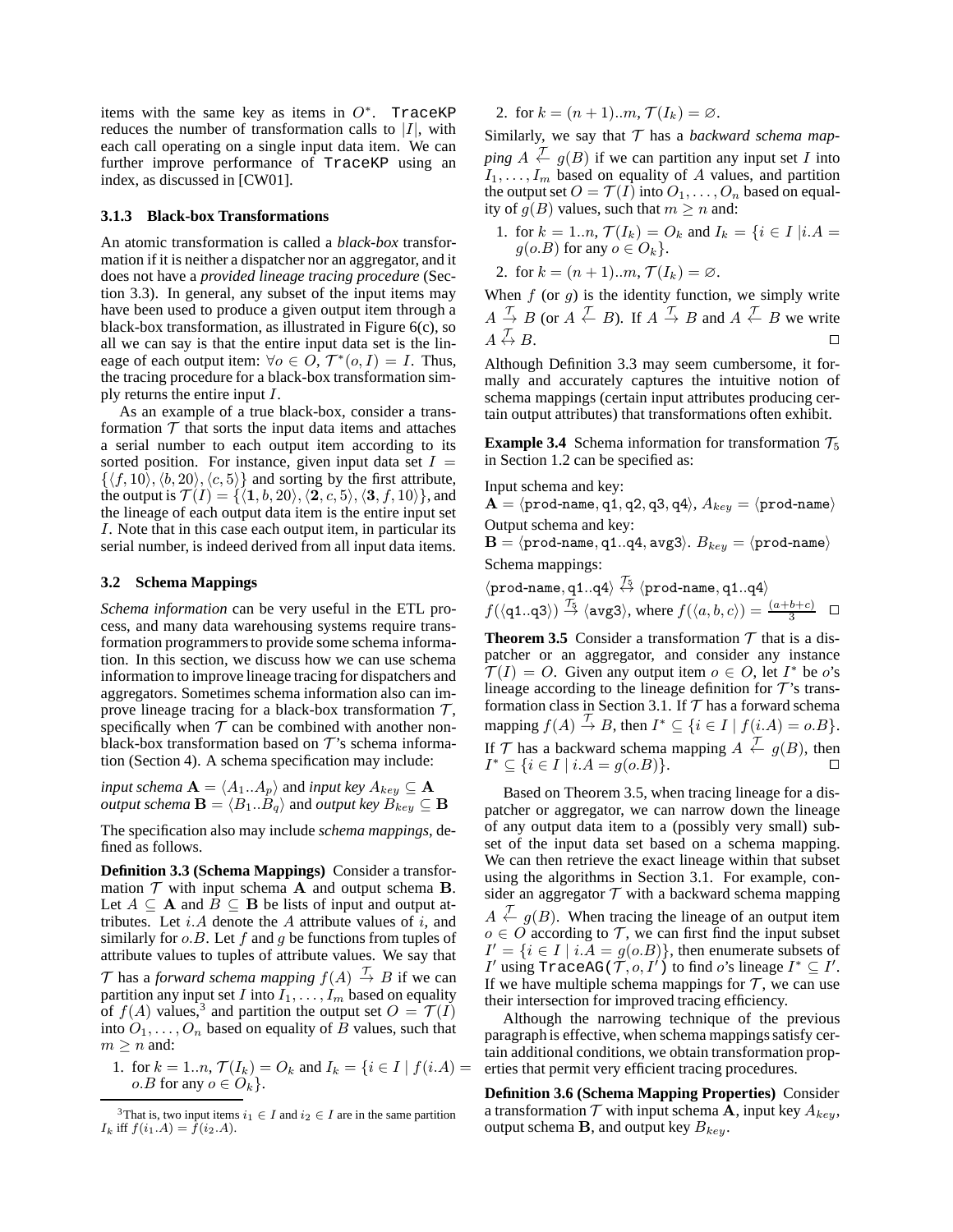- 1. T is a *forward key-map (fkmap)* if it is complete  $(\forall I \neq \emptyset, \mathcal{T}(I) \neq \emptyset)$  and it has a forward schema mapping to the output key:  $f(A) \stackrel{\mathcal{T}}{\rightarrow} B_{key}$ .
- 2. T is a *backward key-map (bkmap)* if it has a backward schema mapping to the input key:  $A_{key} \stackrel{\mathcal{T}}{\leftarrow} g(B).$
- 3. T is a *backward total-map (btmap)* if it has a backward schema mapping to all input attributes:  $\mathbf{A} \stackrel{\mathcal{T}}{\leftarrow} g(B)$ .

Suppose that schema information and mappings are given for all transformations in Section 1.2. Then all of the transformations except  $\mathcal{T}_4$  are backward key-maps;  $\mathcal{T}_2$ ,  $\mathcal{T}_5$ , and  $\mathcal{T}_6$  are backward total-maps;  $\mathcal{T}_4$ ,  $\mathcal{T}_5$ , and  $\mathcal{T}_7$  are forward key-maps.

**Theorem 3.7** (1) All filters are backward total-maps. (2) All backward total-maps are backward key-maps. (3) All backward key-maps are dispatchers. (4) All forward keymaps are key-preserving aggregators.

**Theorem 3.8** Consider a transformation instance  $\mathcal{T}(I) = O$ . Given an output item  $o \in O$ , let  $I^*$  be  $o^s$ lineage based on  $\mathcal{T}$ 's transformation class as defined in Section 3.1.

- 1. If  $T$  is a forward key-map with schema mapping  $f(A) \stackrel{\mathcal{T}}{\rightarrow} B_{key}$ , then  $I^* = \{i \in I | f(i.A) = o.B_{key}\}.$
- 2. If  $T$  is a backward key-map with schema mapping  $A_{key} \stackrel{\mathcal{T}}{\leftarrow} g(B)$ , then  $I^* = \{i \in I | i.A_{key} = g(o.B)\}.$
- 3. If  $T$  is a backward total-map with schema mapping  $\mathbf{A} \stackrel{\mathcal{T}}{\leftarrow} g(B)$ , then  $I^* = \{g(o.B)\}.$   $\Box$  mation i

According to Theorem 3.8, we can use simple tracing procedures for transformations with the schema mapping properties specified in Definition 3.6. Procedure TraceFM( $\mathcal{T}, O^*, I$ ) performs lineage tracing for a forward key-map  $\mathcal{T}$ , which by Theorem 3.7 also could be traced using procedure TraceKP from Section 3.1.2. Both algorithms scan each input item once, however TraceKP applies transformation  $T$  to each item, while TraceFM applies function  $f$  to some attributes of each item. Certainly  $f$  is very unlikely to be more expensive than  $\mathcal T$ , since  $\mathcal T$  effectively computes  $f$  and may do other work as well;  $f$  may in fact be quite a bit cheaper. TraceBM( $\mathcal{T}, O^*, I$ ) uses a similar approach for a backward key-map, and is usually more efficient than TraceDS( $\mathcal{T}, O^*, I$ ) from Section 3.1.1 for the same reasons. TraceTM( $\mathcal{T}, O^*$ ) performs lineage tracing for a backward total-map, which is very efficient since it does not need to scan the input data set and makes no transformation calls. In [CW01], we discuss how indexes can be used to further speed up procedures TraceFM and TraceBM.

#### **3.3 Provided Tracing Procedure or Inverse**

If we are very lucky, a lineage *tracing procedure* may be provided along with the specification of a transformation  $\mathcal T$ . The tracing procedure TP may require access to the

| Property                | Tracing    | #Transformation | # Input   |
|-------------------------|------------|-----------------|-----------|
|                         | Procedure  | Calls           | Accesses  |
| dispatcher              | TraceDS    |                 |           |
| filter                  | return o   |                 |           |
| aggregator              | TraceAG    | $2^{1}$         | $2^{ I }$ |
| context-free aggr.      | TraceCF    |                 |           |
| key-preserving aggr.    | TraceKP    |                 |           |
| black-box               | return $I$ |                 |           |
| forward key-map         | TraceFM    |                 |           |
| backward key-map        | TraceBM    |                 |           |
| backward total-map      | TraceTM    |                 |           |
| tracing-proc. w/ input  | ТP         | 9               | റ         |
| tracing-proc. w/o input | TP         | 9               |           |

Figure 8: Summary of transformation properties

input data set, i.e.,  $TP(O^*, I)$  returns  $O^*$ 's lineage according to  $\mathcal T$ , or the tracing procedure may not require access to the input, i.e.,  $TP(\overline{O^*})$  returns  $O^*$ 's lineage. A related but not identical situation is when we are provided with the *inverse* for a transformation  $T$ . Sometimes, but not always,  $\mathcal{T}$ 's inverse can be used as  $\mathcal{T}$ 's tracing procedure.

**Definition 3.9 (Inverse Transformation)** A transformation  $\mathcal T$  is *invertible* if there exists a transformation  $\mathcal T^{-1}$ such that  $\forall I, \mathcal{T}^{-1}(\mathcal{T}(I)) = I$ , and  $\forall O, \mathcal{T}(\mathcal{T}^{-1}(O)) =$ *O*.  $\mathcal{T}^{-1}$  is called  $\mathcal{T}$ 's *inverse*.  $\Box$ 

**Theorem 3.10** If a transformation  $T$  is an aggregator with inverse  $\mathcal{T}^{-1}$ , then for all instances  $\mathcal{T}(I) = O$  and all *o* ∈ *O*, *o*'s lineage according to  $\mathcal{T}$  is  $\mathcal{T}^{-1}(\{o\})$ .  $\Box$ 

According to Theorem 3.10, we can use a transformation's inverse for lineage tracing if the invertible transformation is an aggregator. However, if the invertible transformation is a dispatcher or black-box, we cannot always use its inverse for lineage tracing, as illustrated by an example in [CW01].

Although we can guarantee very little about the accuracy or efficiency of provided tracing procedures or transformation inverses in the general case, it is our experience that, when provided, they are usually the most effective way to perform lineage tracing. We will make this assumption in the remainder of the paper.

#### **3.4 Property Summary and Hierarchy**

Figure 8 summarizes the transformation properties covered in the previous three sections. The table specifies which tracing procedure is applicable for each property, along with the number of transformation calls and number of input data item accesses for each procedure. We omit transformation inverses from the table, since when applicable they are equivalent to a provided tracing procedure not requiring input.

As discussed earlier, a transformation may satisfy more than one property. Some properties are better than others: tracing procedures may be more efficient, they may return a more accurate lineage result, or they may not require access to input data. Figure 9 specifies a hierarchy for determining which property is best to use for a specific transformation. In the hierarchy, a solid arrow from property  $p_1$  to  $p_2$  means that  $p_2$  is more restrictive than  $p_1$ ,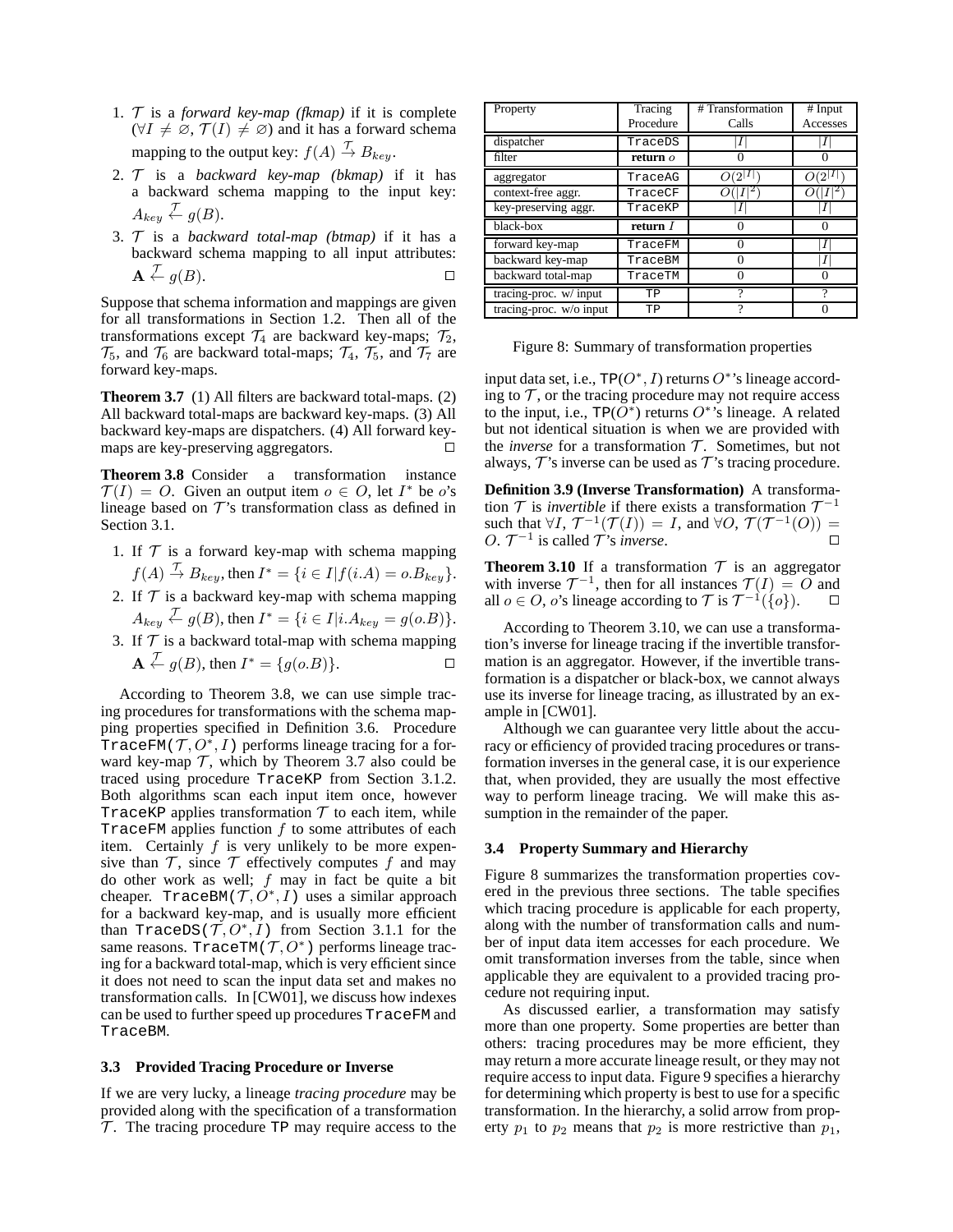

Figure 9: Transformation property hierarchy

|                 | <b>Best Property</b> | <b>Additional Properties</b> |
|-----------------|----------------------|------------------------------|
| $\mathcal{T}_1$ | backward key-map     |                              |
| 72              | filter               |                              |
| $\frac{1}{3}$   | see [CW01]           |                              |
| I 4             | forward key-map      |                              |
| $\frac{7}{5}$   | backward total-map   | forward key-map              |
| 76              | filter               |                              |
| ΄Ι 7            | backward key-map     | forward key-map              |
| 78              | filter               |                              |
| I9              | forward key-map      |                              |

Figure 10: Properties of  $\mathcal{T}_1 - \mathcal{T}_9$ 

i.e., all transformations that satisfy property  $p_2$  also satisfy property  $p_1$ . Further, according to Sections 3.1–3.3, whenever  $p_2$  is more restrictive than  $p_1$ , the tracing procedure for  $p_2$  is no less efficient (and usually more efficient) by any measure: number of transformation calls, number of input accesses, and whether the input data is required at all. (Black-box transformations, which are the only type with less accurate lineage results, are placed in a separate branch of the hierarchy.) A dashed arrow from property  $p_1$  to  $p_2$  in the hierarchy means that even though  $p_2$  is not strictly more restrictive than  $p_1$ ,  $p_2$  does yield a tracing procedure that again is no less efficient (and usually more efficient) by any measure.<sup>4</sup>

Let us make the reasonable assumption that a provided tracing procedure requiring input is more efficient than TraceBM, and that a tracing procedure not requiring input is more efficient than TraceTM. Then we can derive a total order of the properties as shown by the numbers in Figure 9: the lower the number, the better the property is for lineage tracing. Given a set of properties for a transformation  $T$ , we always use the best one, i.e., the one with the lowest number, to trace data lineage for  $\mathcal{T}$ . Figure 10 lists the best property for example transformations  $T_1 - T_7$  from Section 1.2 and  $T_8 - T_9$  from Section 2.2, along with other properties satisfied by these transformations. Note that we list only the most restrictive property on each branch of the hierarchy.



## **4 Lineage Tracing through a Sequence**

Having specified how to trace lineage for a single transformation with one input set and one output set, we now consider lineage tracing for sequences of such transformations. Multiple input and output sets and arbitrary acyclic transformation graphs are covered in [CW01].

#### **4.1 Data Lineage for a Transformation Sequence**

Consider a simple sequence of two transformations, such as  $\mathcal{T}_1 \circ \mathcal{T}_2$  in Figure 11 composed from Figures 6(a) and 6(b). For an input data set I, let  $I_2 = \mathcal{T}_1(I)$  and  $O = \mathcal{T}_2(I_2)$ . Given an output data item  $o \in O$ , if  $I_2^* \subseteq I_2$ is the lineage of o according to  $\mathcal{T}_2$ , and  $I^* \subseteq I$  is the lineage of  $I_2^*$  according to  $\mathcal{T}_1$ , then  $I^*$  is the lineage of  $\circ$ according to  $\mathcal{T}_1 \circ \mathcal{T}_2$ . For example, in Figure 11 if  $o \in O$ is item 3, then  $I_2^*$  is items  $\{4, 5, 6\}$  in  $I_2$ , and  $I^*$  is items  $\{1, 3\}$  in *I*. This lineage definition generalizes to arbitrarily long transformation sequences using the associativity of composition.

Given a transformation sequence  $\mathcal{T}_1 \circ \cdots \circ \mathcal{T}_n$ , where each  $I_k$  is the intermediate result output from  $\mathcal{T}_{k-1}$  and input to  $\mathcal{T}_k$ , a correct but brute-force approach is to store all intermediate results  $I_2, \ldots, I_n$  (in addition to initial input I) at loading time, then trace lineage backward through one transformation at a time. This approach is inefficient both due to the large number of tracing procedure calls when iterating through all transformations in the sequence, and due to the high storage cost for all intermediate results. The longer the sequence, the less efficient the overall tracing process, and for realistic transformation sequences (in practice sometimes as many as 60 transformations) the cost can be prohibitive. Furthermore, if any transformation  $T$  in the sequence is a black-box, we will end up tracing the lineage of the entire input to  $\mathcal T$  regardless of what transformations follow  $T$  in the sequence. Fortunately, it is often possible to relieve these problems by *combining* adjacent transformations in a sequence for the purpose of lineage tracing. Also since we do not always need input sets for lineage tracing as discussed in Section 3, some intermediate results can be discarded.

We will use the following overall strategy.

- When a transformation sequence  $S = \mathcal{T}_1 \circ \cdots \circ \mathcal{T}_n$  is defined, we first *normalize* the sequence, to be specified in Section 4.2, by combining transformations in  $S$  when it is beneficial to do so. We then determine which intermediate results need to be saved for lineage tracing, based on the best properties for the remaining transformations.
- When data is loaded through the transformation sequence, the necessary intermediate results are saved.

<sup>&</sup>lt;sup>4</sup>In some cases the tracing efficiency difference represented by a solid or dashed arrow is significant, while in other cases it is less so. This issue is discussed further in Section 4.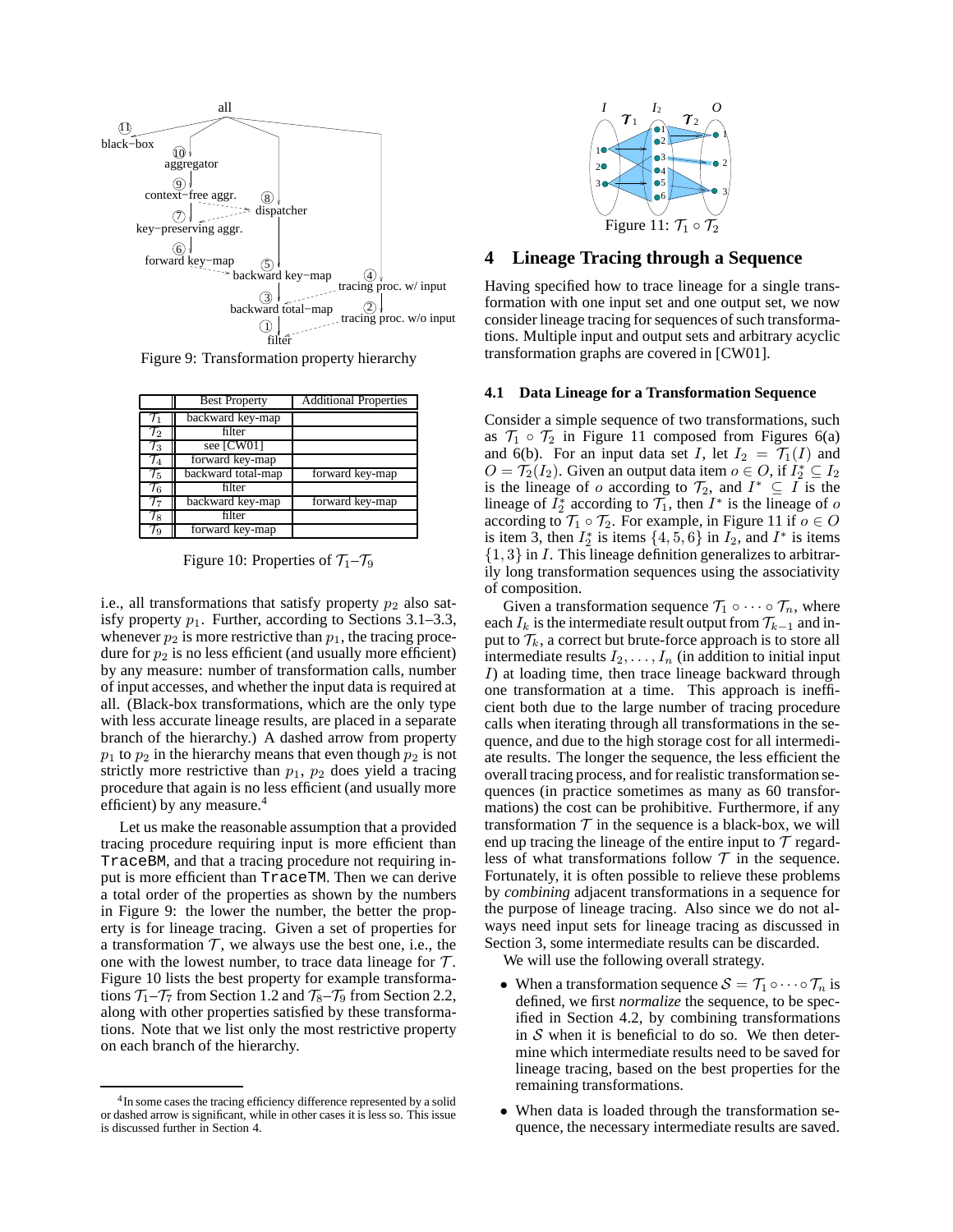• We can then trace the lineage of any output data item o in the warehouse through the normalized transformation sequence using the iterative tracing procedure described at the beginning of this section.

#### **4.2 Transformation Sequence Normalization**

As discussed in Section 4.1, we want to combine transformations in a sequence for the purpose of lineage tracing when it is beneficial to do so. Specifically, we can *combine* transformations  $\mathcal{T}_{k-1}$  and  $\mathcal{T}_k$  by replacing the two transformations with the single transformation  $\bar{\mathcal{T}}'$  =  $\mathcal{T}_{k-1} \circ \mathcal{T}_k$ , eliminating the intermediate result  $I_k$  and tracing through the combined transformation in one step.

To decide whether combining a pair of transformations is beneficial, and to use combined transformations for lineage tracing, as a first step we need to determine the properties of a combined transformation based on the properties of its component transformations. Function Combine( $T_1, T_2$ ), specified in [CW01], returns combined transformation  $\mathcal{T} = \mathcal{T}_1 \circ \mathcal{T}_2$  and sets  $\mathcal{T}'$ 's properties based on those of  $\mathcal{T}_1$  and  $\mathcal{T}_2$ .

Theoretically we can combine any adjacent transformations in a sequence, in fact we can collapse the entire sequence into one large transformation, but combined transformations may have less desirable properties than their component transformations, leading to less efficient or less accurate lineage tracing. Thus, we want to combine transformations only if it is beneficial to do so. Given a transformation sequence, determining the best way to combine transformations in the sequence is a difficult combinatorial problem—solving it accurately, or even just determining accurately when it is beneficial to combine two transformations, would require a detailed cost model that takes into account transformation properties, the cost of applying a transformation, the cost of storing intermediate results, and an estimated workload (including, e.g., data size and tracing frequency). Developing such a cost model is beyond the scope of this paper.

Instead, we suggest a greedy algorithm Normalize shown in Figure 12. The algorithm repeatedly finds beneficial combinations of transformation pairs in the sequence, combines the "best" pair, and continues until no more beneficial combinations are found. In general, a combination should be considered beneficial only if it reduces the overall tracing cost while improving or retaining tracing accuracy. We determine whether it is beneficial to combine two transformations based solely on their properties using the following two heuristics. First, we do not combine transformations into black-boxes, unless we are certain that the combination will not degrade the accuracy of the lineage result, which can only be determined as a last step of the Normalize procedure. Second, we do not combine transformations if their composition is significantly worse for lineage tracing, i.e., it has much higher tracing cost or leads to a less accurate result. We divide the properties in Figure 9 into five groups: group 1 contains properties 1–3, group 2 contains properties 4–8, group 3 contains property 9, group 4 contains property 10, and group 5 contains property 11. Within each group, the efficiency and accuracy of

the tracing procedures are fairly similar, while they differ significantly across groups. The group of a transformation  $\mathcal T$ , denoted  $group(\mathcal T)$ , is the group that  $\mathcal T$ 's best property belongs to. The lower the group number, the better  $T$  is for lineage tracing, and we consider it beneficial to combine two transformations  $\mathcal{T}_1$  and  $\mathcal{T}_2$  only if  $group(\mathcal{T}_1 \circ \mathcal{T}_2) \leq max(group(\mathcal{T}_1), group(\mathcal{T}_2)).^5$ 

Based on the above approach, procedure BestCombo in Figure 12, called by Normalize, finds the best pair of adjacent transformations to combine in sequence  $S$ , and returns its index. The procedure returns 0 if no combination is beneficial. We consider a beneficial combination to be the best if the combination leaves the fewest "bad" transformations in the sequence, compared with other candidates. Formally, we associate with  $S$  a vector  $N[1..5]$ , where  $N[j]$  is the number of transformations in S that belong to group j. (So  $\Sigma$  $j=1...5$  $N[j]$  equals the length of S.) Given two sequences  $S_1$  and  $S_2$  with vectors  $N_1$  and  $N_2$  respectively, let k be the highest index in which  $N_1[k]$  differs from  $N_2[k]$ . We say  $N_1 < N_2$  if  $N_1[k] < N_2[k]$ , which implies that  $S_1$  has fewer "bad"

the resulting sequence. After we finish combining transformations as described above, suppose the sequence still contains one or more black-box transformations. During lineage tracing, we will end up tracing the lineage of the entire input to the earliest (left-most) black-box  $\mathcal T$  in  $\mathcal S$ , regardless of what transformations follow  $T$ . Therefore, as a final step we combine  $T$  with all transformations that follow  $T$  to eliminate unnecessary tracing and storage costs.

transformations than  $S_2$ . Then we say that the best combination is the one that leads to the lowest vector  $N$  for

Our Normalize procedure has complexity  $O(n^2)$  for a transformation sequence of length  $n$ . Although we use a greedy algorithm and heuristics for estimating the benefit of combining transformations, our approach is quite effective in improving tracing performance for sequences, as shown in [CW01].

**Example 4.1** Consider the sequence of transformations  $S = \overline{T}_4 \circ T_5 \circ T_6 \circ T_7$  from Section 1.2. Figure 13 shows the sequence and the best property of each transformation. The initial vector of S is  $N = [2, 2, 0, 0, 0]$ . Using our greedy normalization algorithm, we first consider combining  $\mathcal{T}_4 \circ \mathcal{T}_5$  into  $\mathcal{T}'_4$  with best property *fkmap*, combining  $\mathcal{T}_5 \circ \mathcal{T}_6$  into  $\mathcal{T}_5'$  with best property *btmap*, or combining  $\mathcal{T}_6 \circ \mathcal{T}_7$  into  $\mathcal{T}_6'$  with best property *bkmap*. It turns out that all these combinations reduce  $S$ 's vector  $N$  to [1, 2, 0, 0, 0]. So let us combine  $\mathcal{T}_4 \circ \mathcal{T}_5$  obtaining  $\mathcal{T}'_4$ ,  $\mathcal{T}_6$ , and  $\mathcal{T}_7$ . In the new sequence, combining  $\mathcal{T}'_4 \circ \mathcal{T}_6$  results in a black-box, which is disallowed, while combining  $\mathcal{T}_6 \circ \mathcal{T}_7$ results in a transformation  $\mathcal{T}'_6$  with best property *bkmap*, which reduces  $N$  to  $[0, 2, 0, 0, 0]$ . Therefore, we choose to combine  $\mathcal{T}_6 \circ \mathcal{T}_7$  obtaining  $\mathcal{T}_4'$  and  $\mathcal{T}_6'$ . Combining these two transformations would result in a black-box, so we stop at this point. The final normalized sequence is shown

<sup>5</sup>Note that the presence of non-key-map schema mappings (Section 3.2) or indexes [CW01] for a transformation  $T$  does not improve  $T$ 's tracing efficiency to the point of moving it to a different group. Thus, we do not take these factors into account in our decision process.